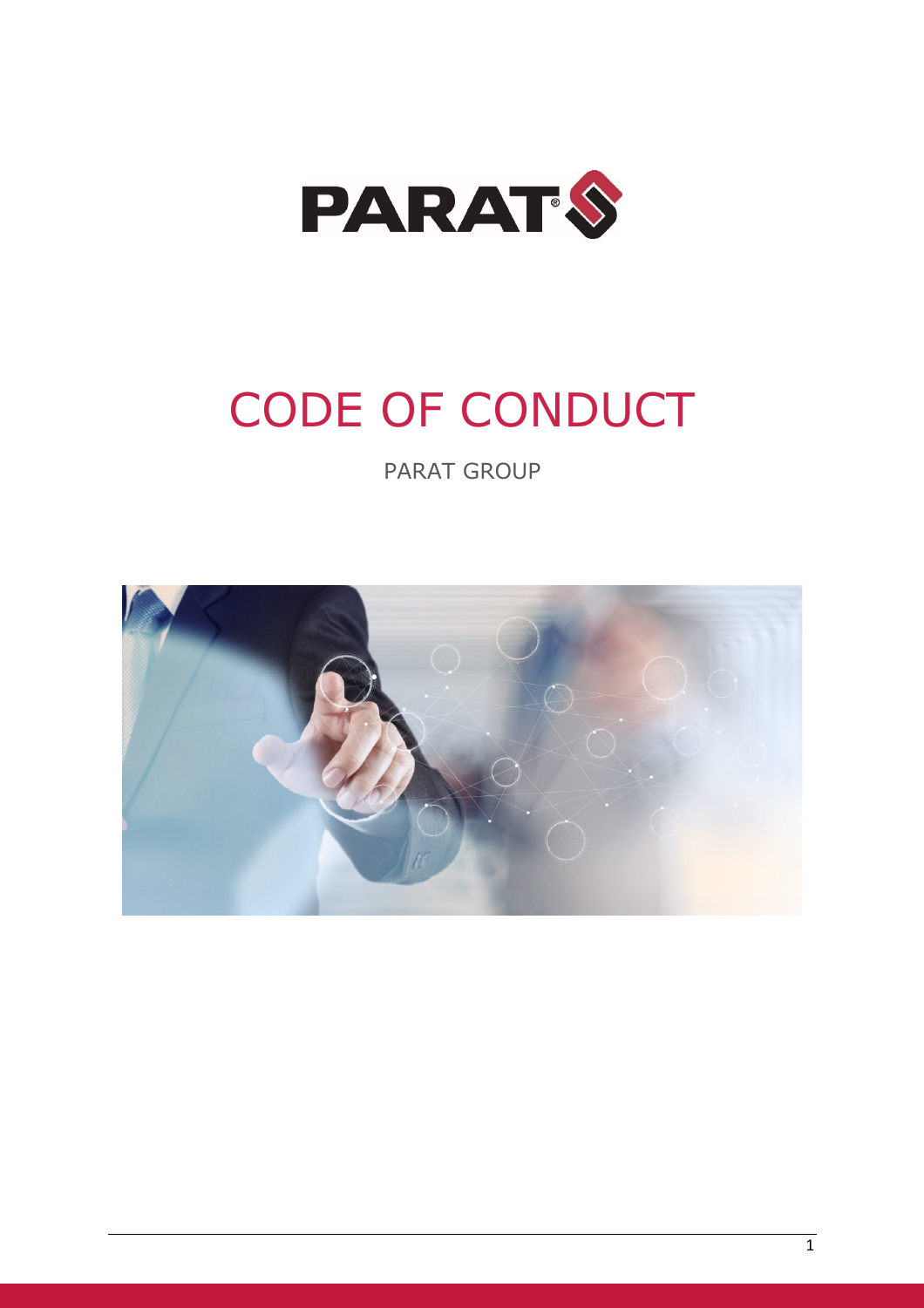Dear employees,

We put the confidence shown by our staff and our external business partners in the first place. In order to preserve this trust, a legally correct and responsible conduct towards management, executives and colleagues and also towards the public at large and our customers, suppliers or other third parties is absolutely necessary.

Therefore we have signed this "Code of Conduct" and established basic principles of conduct to adopt a responsible and legally compliant attitude to laws and other regulations in our daily work.

Legally and ethically correct behavior is the basic of our company's economic activities at all times. We would like to encourage you to join us in our endeavor because PARAT's good name and reputation depends on each and every one of us.



Neureichenau, 13. Januar 2022

#### **Frank Peters Martin Kremsreiter Stephan Hoffmann**

CEO COO CFO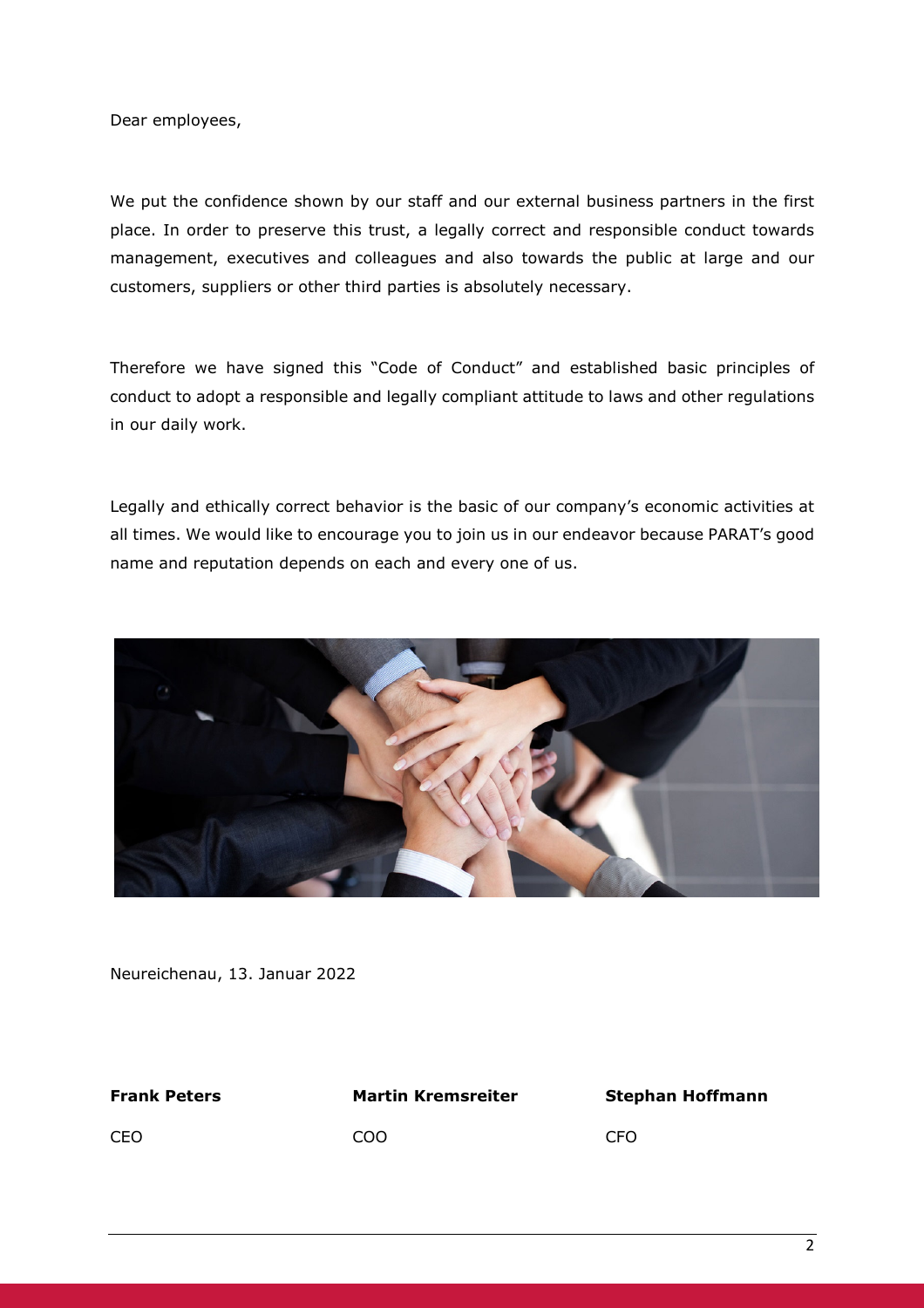### **CONTENT**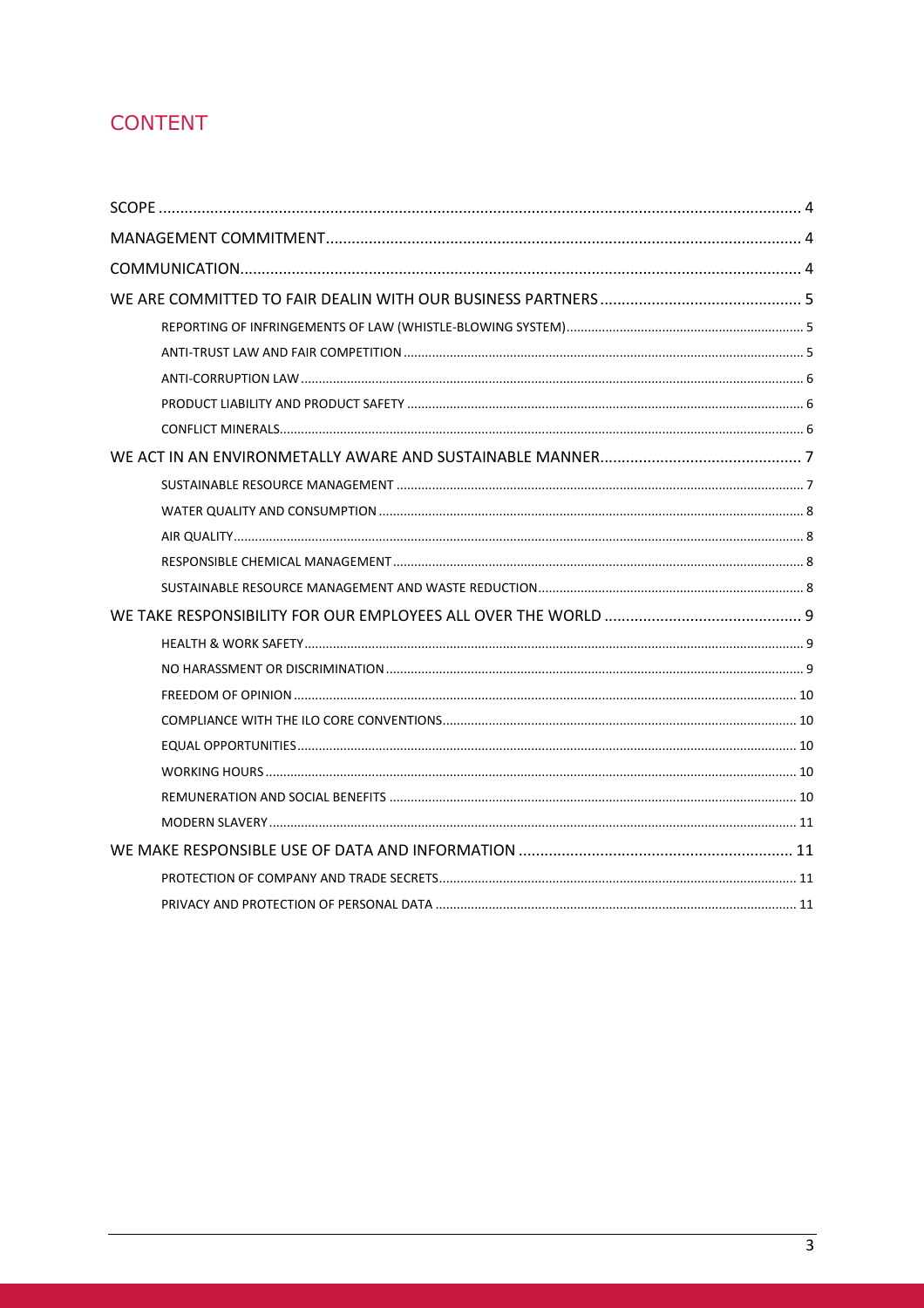

#### **SCOPE**

This "Code of Conduct" applies to all subsidiaries and business units of PARAT Group. The guidelines set out below are binding on all top executives, line managers and employees.

#### MANAGEMENT COMMITMENT

The management of each site is encouraged to make every appropriate and reasonable effort to implement and to apply the principles and values described in this "Code of Conduct" both now and in the future and to eliminate identified shortcomings as quickly as possible.

### **COMMUNICATION**

We insist on compliance of this "Code of Conduct" at all our sites and we are open for dialogue on its contents towards employees, business partners and other interest groups.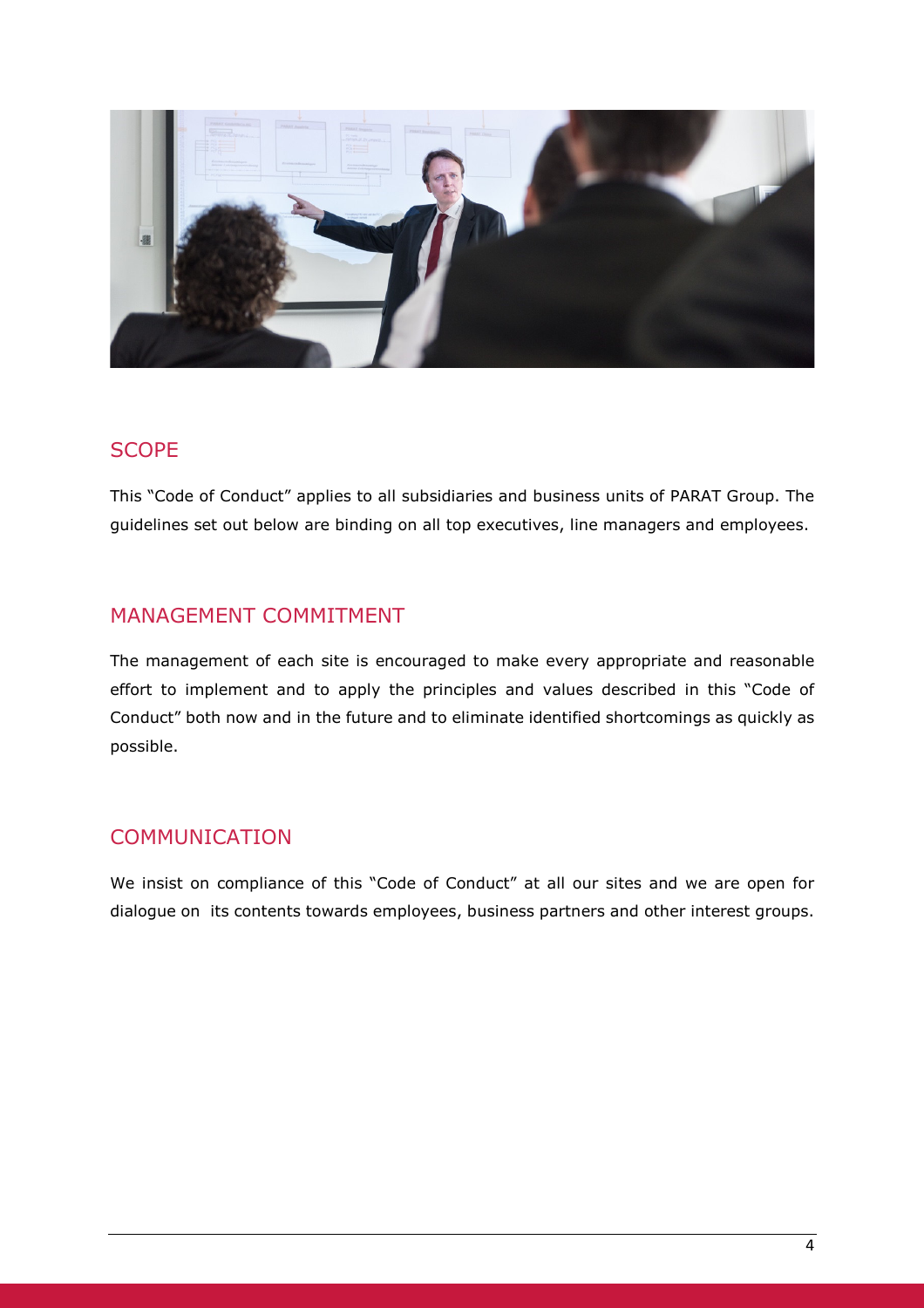### WE ARE COMMITTED TO FAIR DEALIN WITH OUR BUSINESS PARTNERS



We respect the laws and regulations of those countries in which we operate. In those countries which do not provide a satisfactory level of regulations we will thoroughly verify the good German business practice to be applied to support a socially responsible corporate management there.

Our employees are required to give priority to company interests over private interest in their everyday occupational activities. Each member of staff shares responsibility for compliance with all statutory regulations in his or her work environment.

#### REPORTING OF INFRINGEMENTS OF LAW (WHISTLE-BLOWING SYSTEM)

In order to give our employees a fair chance to report any violations of law, of what kind so ever, we have appointed an external ombudsman to whom our employees can anonymously report misconduct. The employee has no reason to fear any reprisals if he has submitted the report to the best of his knowledge and belief.

#### ANTI-TRUST LAW AND FAIR COMPETITION

We pursue clean and recognized business practices and fair competition. We do not enter into anti-competitive agreements with our competitors nor do we tolerate any conduct that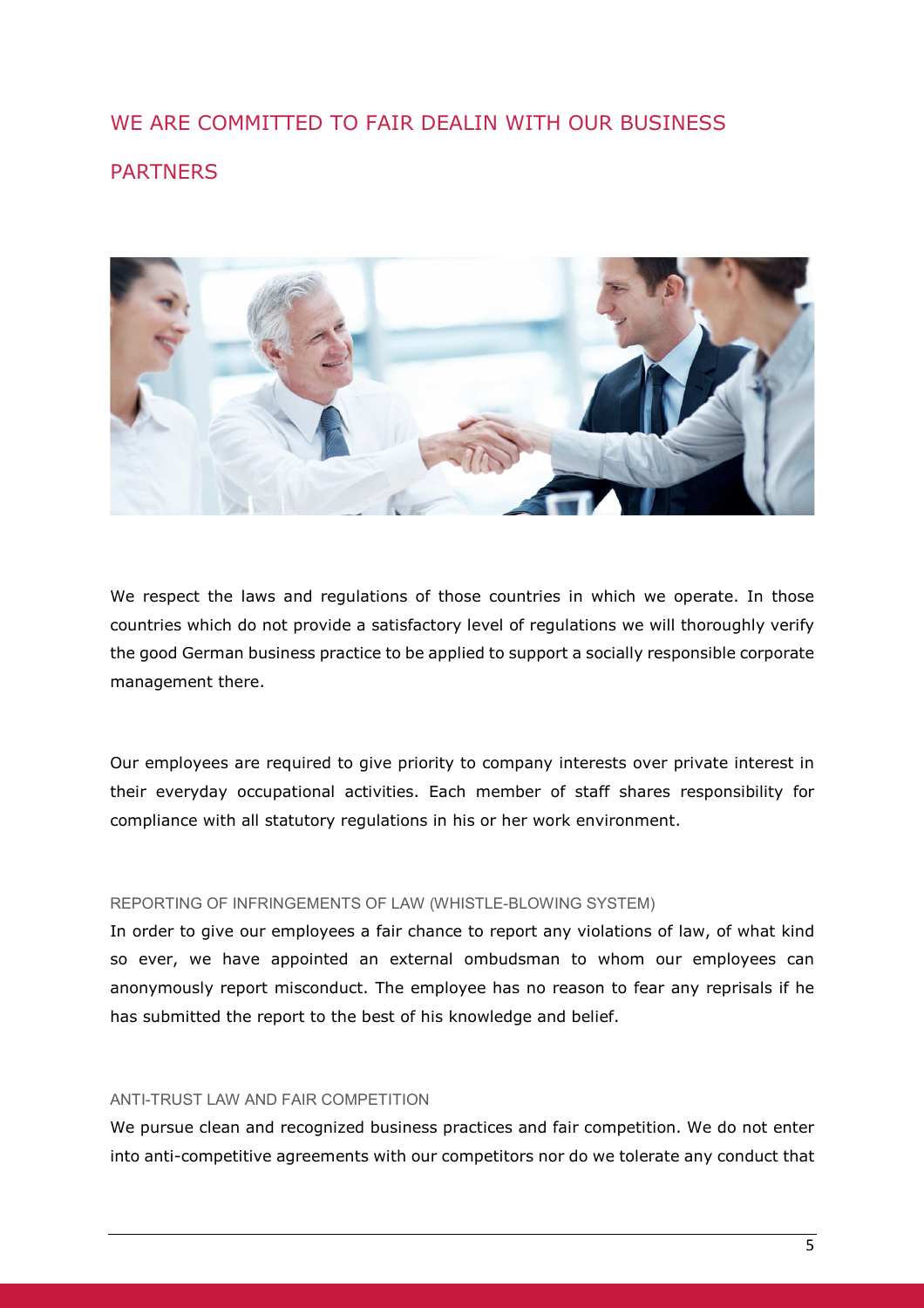violates German or European cartel law or anti-trust laws of any other state where we conduct business.

#### ANTI-CORRUPTION LAW

We do not tolerate bribery in any form within our Group. We promote transparency, trading with integrity as well as responsible leadership and supervision of the company. The interests of our employees and the interests of our enterprise shall be kept entirely separate.

Therefore, our staff members are requested to accept or make gifts and invitations only in the course of common business practice.

#### PRODUCT LIABILITY AND PRODUCT SAFETY

Quality and safety of our products is the basis of our business. We ensure along the entire value chain that we only deliver top quality products that meet the specific needs of our customers and consumers.

#### CONFLICT MINERALS

We take into account the legal requirements with regard to "conflict minerals", in particular tin, tantalum, tungsten, gold as well as cobalt and mica from conflict or high-risk areas.

We prevent the use of raw materials that directly or indirectly finance armed groups that violate human rights (terrorist financing).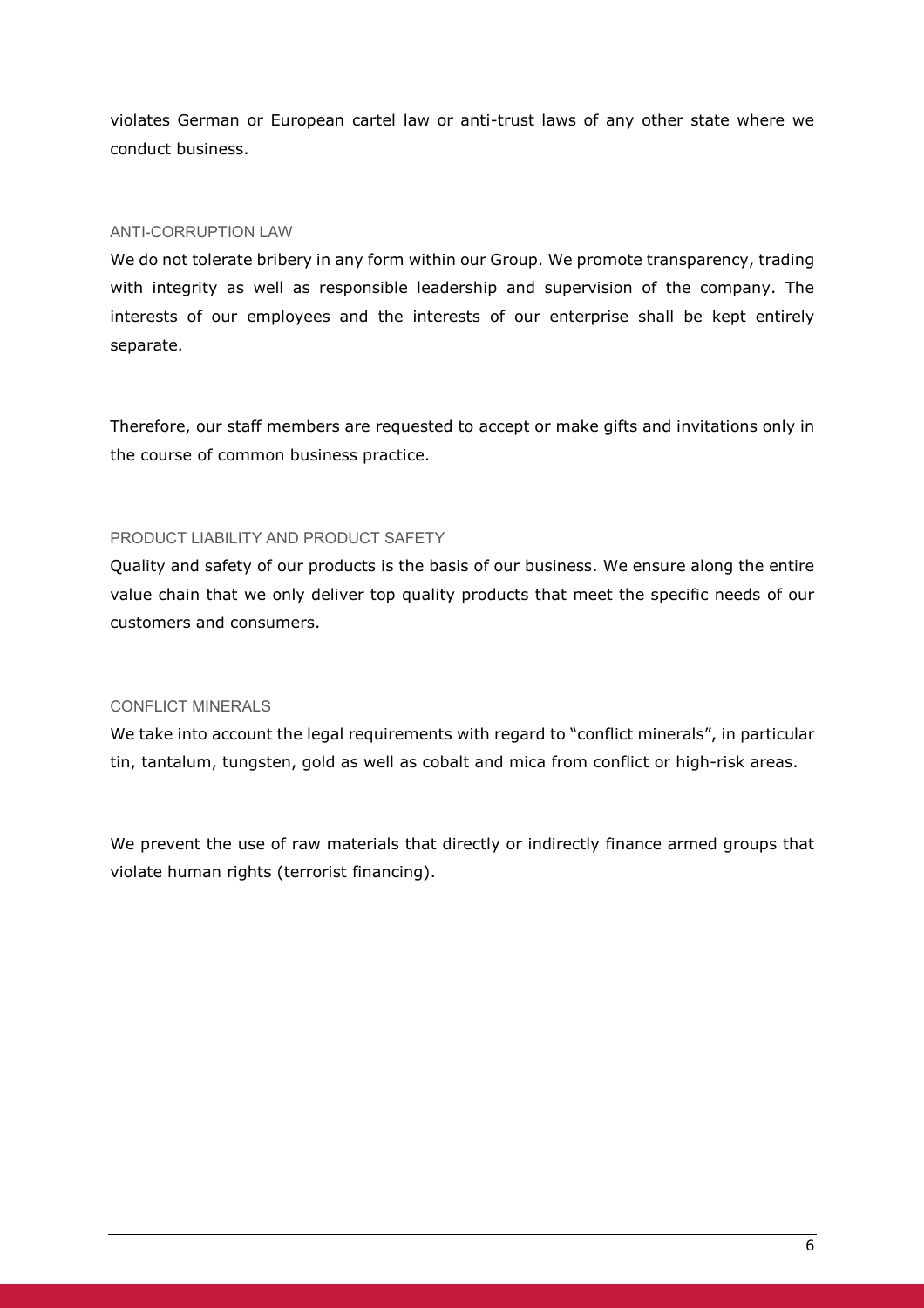### WE ACT IN AN ENVIRONMETALLY AWARE AND SUSTAINABLE **MANNER**



We act in an environmentally conscious and sustainable manner at all locations where we are in operation. As a minimum standard, we adhere to the respective national laws applicable at the sites in question. In addition, we are guided by European and international standards. Our company has been certified according to ISO 14001:2015. At locations where applicable provisions or applicable standards do not ensure an adequate level of protection to guarantee sustainable enterprise management, we will adopt measures within economically reasonable limits to achieve a satisfactory level of protection.

Every employee shares responsibility for the protection of people, the environment and natural resources in his or her working environment and is committed to acting sustainably.

#### SUSTAINABLE RESOURCE MANAGEMENT

We are aware of the social, ecological and economic effects of our actions. We bear responsibility for the sustainability of our locations and products. Therefore, we pay attention to a respectful use of natural resources and the environment, especially to our ecological footprint.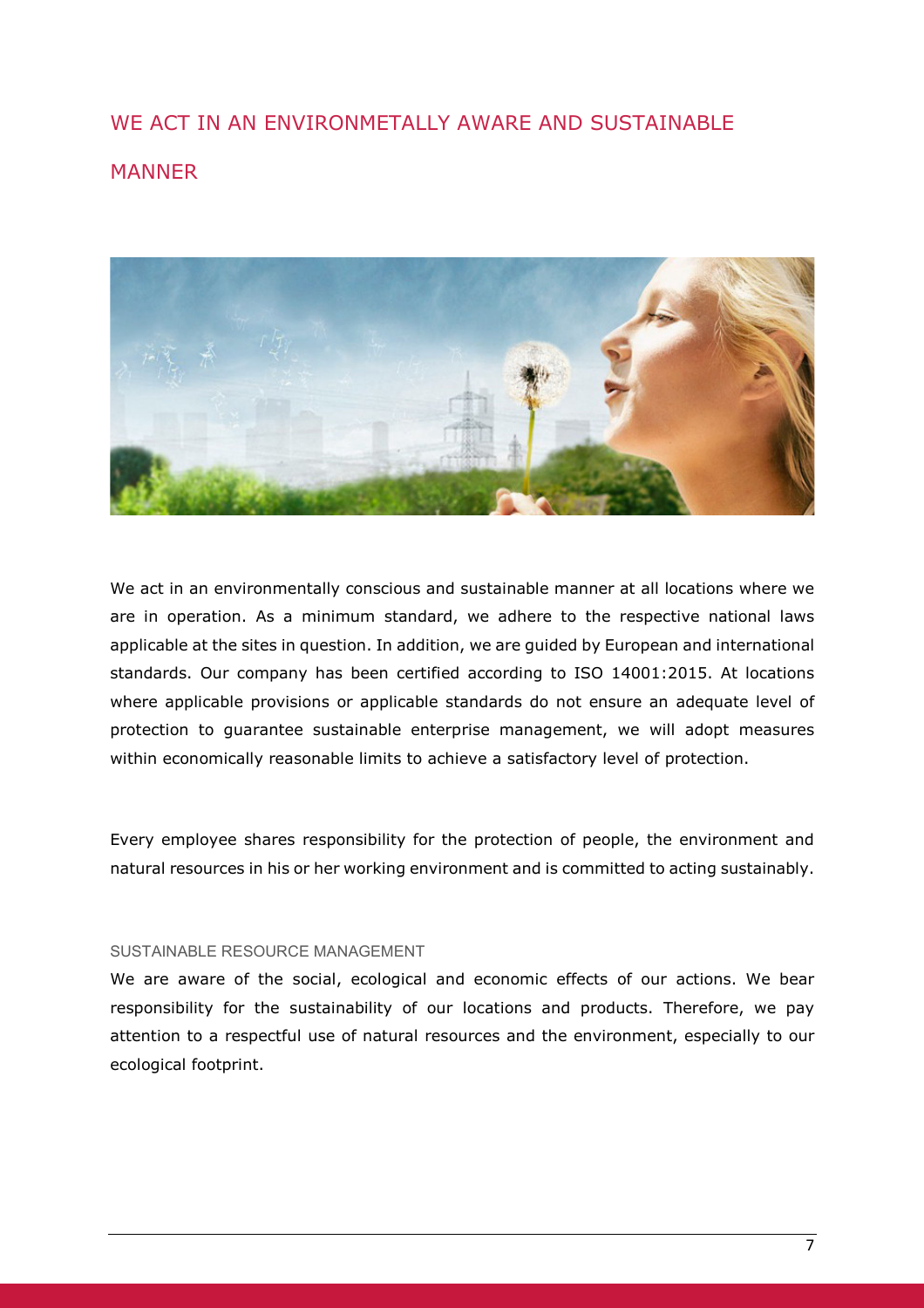#### WATER OUALITY AND CONSUMPTION

The quality of water as a natural resource must be ensured responsibly. Sewage shall be reduced, reused and recycled as far as possible in order to protect the environment and to maintain or rather improve the overall water quality.

#### AIR QUALITY

We pursue the goal of improving air quality. To this end, pollutant emissions are to be reduced along the entire supply chain. As a contribution to climate protection, we strive to continuously reduce greenhouse gas emissions, both in our own and in our own immediate environment.

#### RESPONSIBLE CHEMICAL MANAGEMENT

We encourage our employees to handle chemicals and hazardous substances responsibly. This also includes the professional disposal of these substances. Chemicals hazardous to the environment and health are continuously monitored, listed and, if possible, replaced by more environmentally friendly and healthier alternatives.

#### SUSTAINABLE RESOURCE MANAGEMENT AND WASTE REDUCTION

The amount of waste generated is kept as low as possible during the development, manufacture, use and subsequent recycling of our products. The goal of reducing waste is pursued in advance with our products. We pursue concepts for reuse, recycling and the safe, environmentally friendly disposal of residual waste, chemicals and sewage.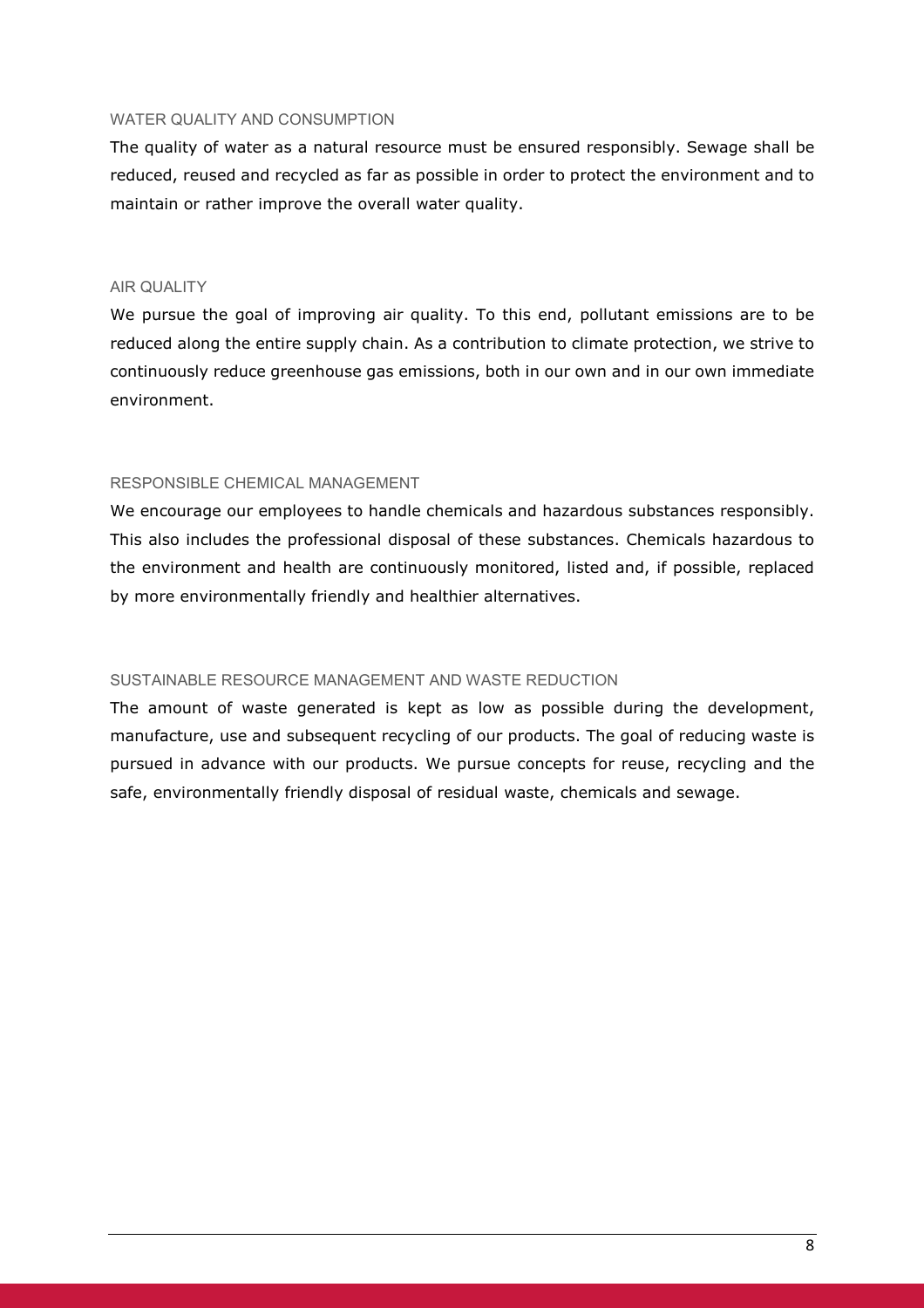## WE TAKE RESPONSIBILITY FOR OUR EMPLOYEES ALL OVER THE WORLD<sub></sub>



Our company's reputation comes down on how our employees behave and especially how we behave towards them as an entrepreneur.

We respect human rights based in the UN Charta of Human Rights and we also promote them. Discrimination or harassment of any kind will not be tolerated. Every employee shall respect the dignity, privacy and personal rights of every individual.

#### HEALTH & WORK SAFETY

We support a healthy workplace environment and ensure the health of workers in order to avoid accidents and injuries. In doing so, we focus on the continuous improvement of occupational safety. Our company is certified according to ISO 45001:2018.

#### NO HARASSMENT OR DISCRIMINATION

We protect our employees from corporal punishment, physical, psychological, sexual or verbal harassment and from intimidation or abuse.

We do not tolerate discrimination. We accept the national or ethnicity of our employees as well as their gender, religion, age, sexual orientation and political opinions as well as other legal characteristics.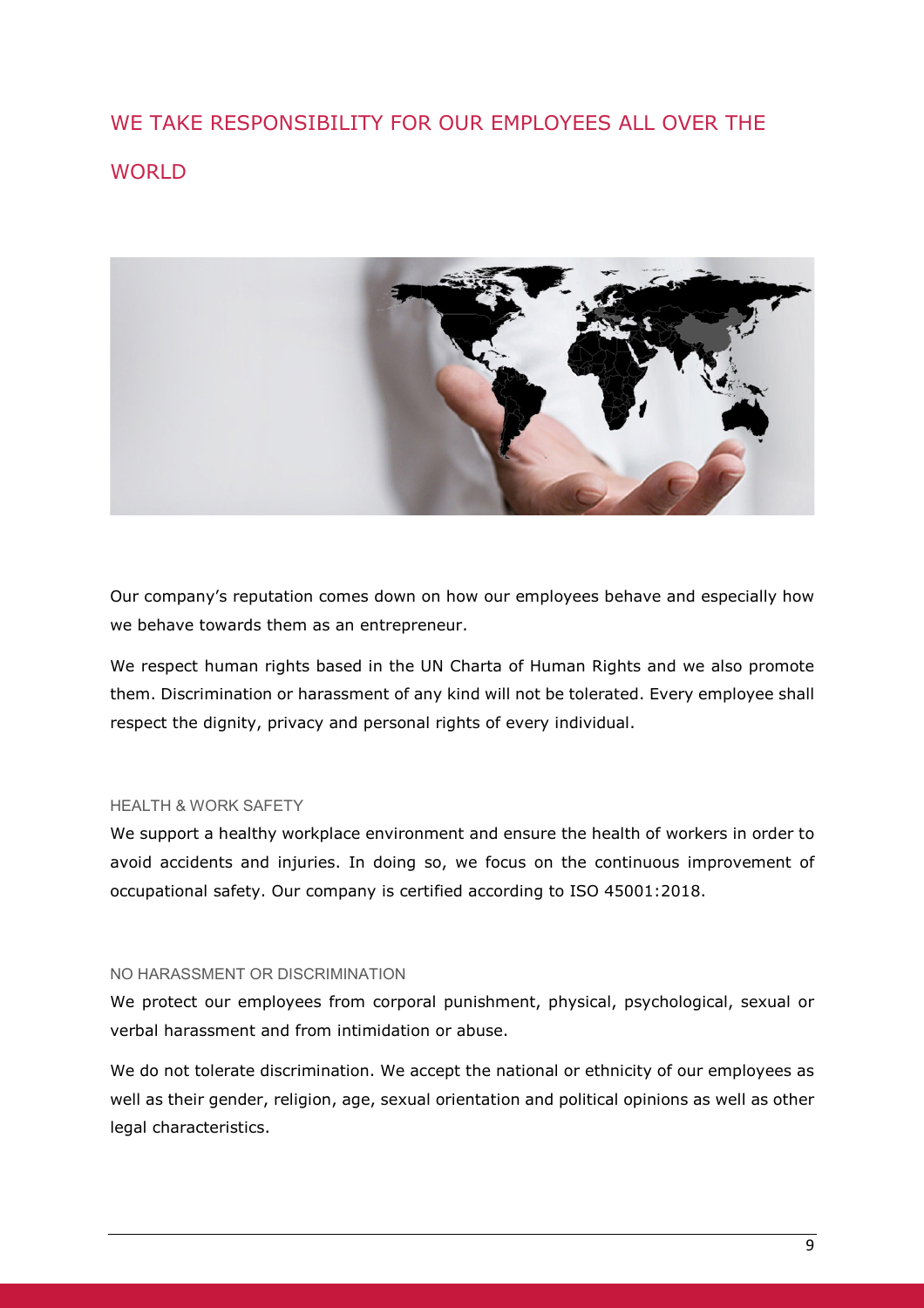#### FREEDOM OF OPINION

The right to freedom of expression and freedom of opinion shall be protected and guaranteed.

#### COMPLIANCE WITH THE ILO CORE CONVENTIONS

The companies comply with the core labor standards of ILO 5. These are:

- Freedom of association; the fundamental right of all employees, trade unions and employee representatives to form or join them is recognized
- Prohibition of child labor (not under the age of  $15$ )
- Prohibition of forced labor
- Promotion and, where possible, securing of equal pay for men and women for work and equal value
- Observance of workers' basic rights, as long as this is legally permitted and possible in the respective country
- Prohibition of discrimination. The ban refers in particular to the discrimination against employees on grounds of gender, race, disabilities, or due to their ethnic or cultural background, religion, ideology or sexual orientation.

#### EQUAL OPPORTUNITIES

We guarantee equal employment opportunity for all our employees. Hereby, we will comply with all applicable national laws on equal opportunities.

#### WORKING HOURS

We guarantee compliance with the legal requirements for working hours. We are guided by the international standards of the ILO of a maximum of 48 hours per week and 12 hours of overtime per week. The legal requirements for break times must also be taken into account.

#### REMUNERATION AND SOCIAL BENEFITS

The statutory and collective agreement regulations on remuneration and social benefits must be followed. The remuneration must be at least equal to the legally valid and guaranteed minimum and is intended to ensure an adequate standard of living for the employees and their families.